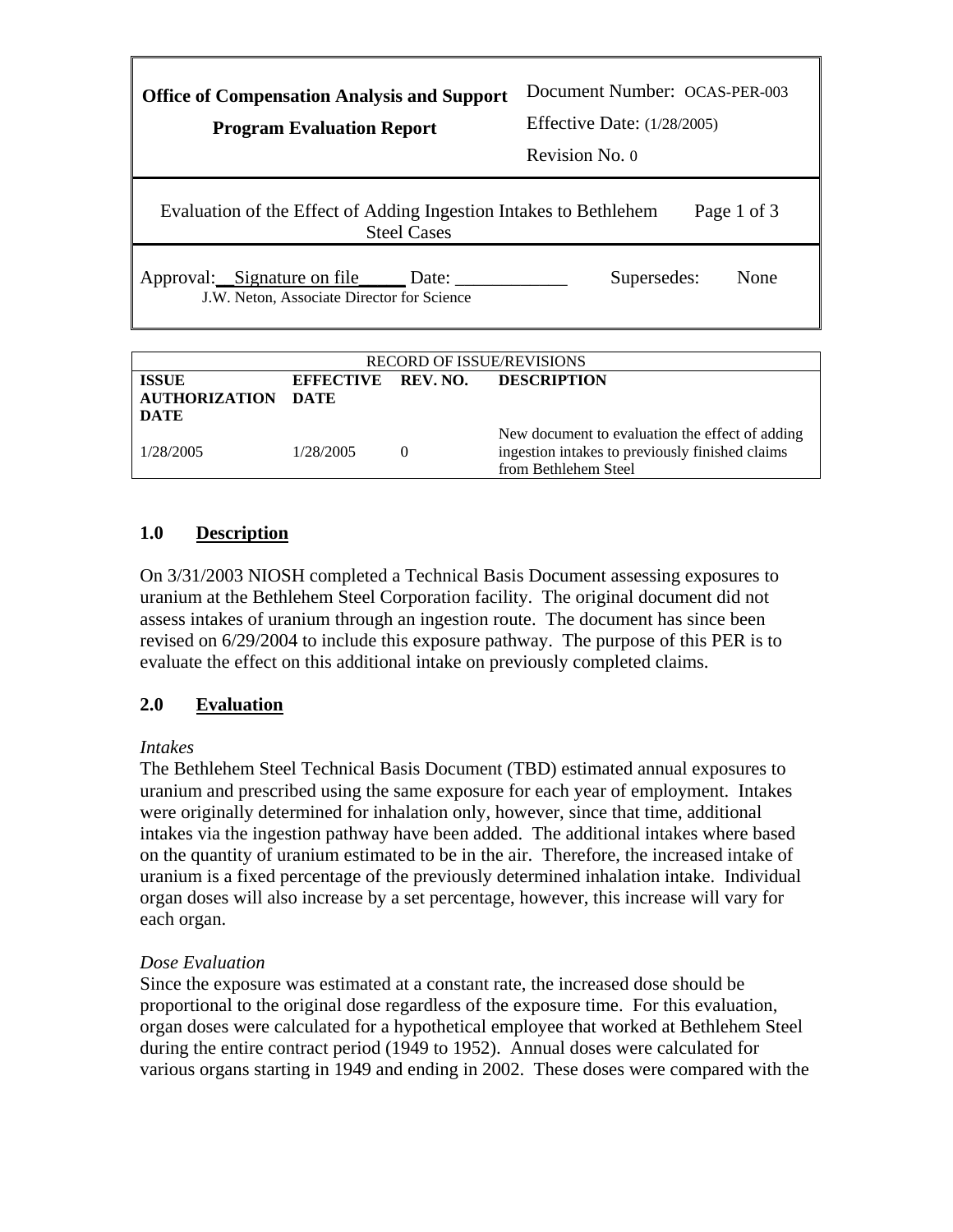| Office of Compensation Analysis and Support<br><b>Program Evaluation Report</b> |                | Document Number: OCAS-PER-003 |             |
|---------------------------------------------------------------------------------|----------------|-------------------------------|-------------|
| Effective Date: $(128/2005)$                                                    | Revision No. 0 |                               | Page 2 of 3 |

original (inhalation only) doses to determine the percentage increase in dose for each organ.

The  $f_1$  value is the fraction of material absorbed into the body from the GI tract. The  $f_1$ , value for this evaluation was chosen to be consistent with the lung absorption type used in the Bethlehem Steel TBD. The TBD uses the most claimant favorable of the credible solubility types. This results in the use of type S material for respiratory tract doses and type M for all other organs.

The highest increase in dose occurred in the first year of exposure for all organs other than the respiratory tract. The difference in respiratory tract dose continued to increase through 2002, the largest difference being a 0.62% increase in the ET2 compartment. The increase was higher for all other organs in all years of exposure. The majority of organs had an increased dose of approximately 0.94% in the first year and quickly (within a few years) decreased to a 0.74% increase. The only remaining tissues with significantly different doses are the tissues associated with the GI tract. The largest difference in dose was found in the lower large intestine (LLI) tissue. The largest increase in dose to the LLI was 5.62%, occurred in the first year. Other tissues of the GI tract also exhibited the maximum increase in the first year.

# *Probability of Causation*

The dose estimate is used to determine the Excess Relative Risk (ERR). The probability of Causation (POC) is determined directly from the ERR. The relationship is:

 $POC = ERR/(1+ERR)*100%$ 

From this equation it can be seen that an ERR of 1 is required to yield a POC of 50%. For a given scenario of time since exposure, age at diagnosis, type of cancer, type of radiation, etc., the ERR varies essentially linearly with the dose. Therefore, a 5.62% increase would be sufficient to raise the ERR from 0.947 to 1.0. An ERR of 0.947 would produce a POC of 48.6%. For non-GI tract cancers, an increase in dose of 0.94% would be sufficient to raise the ERR from 0.990 to 1.0. An ERR of 0.990 corresponds to a POC of 49.7%.

# **3.0 Results of Evaluation**

A search of the existing claims in December 2004 indicated that 7 of the Bethlehem Steel claims submitted to the Department of Labor had a POC below between 40% and 50%. One of these claims included ingestion dose in the original version. Five of the remaining six did not exceed the POC threshold above that may cause the claim to exceed a POC of 50%. One however did exceed that threshold. However, the threshold is conservative in that it assumed the largest annual increase in dose occurred every year. All six claims where however, re-evaluated using the current version of the TBD. The